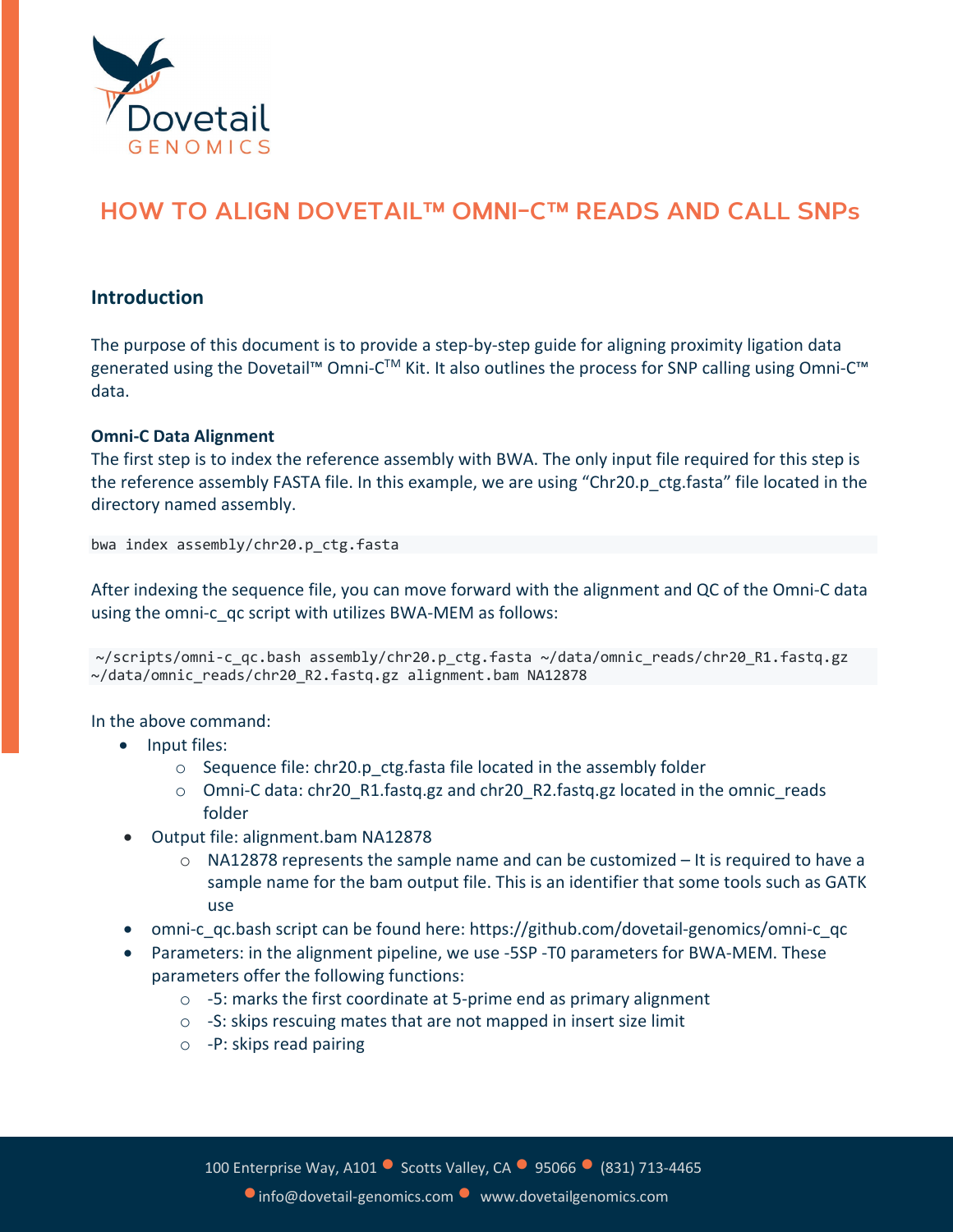

- o -T: represents the minimum mapq to output an alignment, here set to 0
- SAMBLASTER is also run as part of the omni-c qc.bash script to mark PCR dups in the resulting alignments

## **Calling SNPs/Indels With Omni-C Data**

Since Omni-C data exhibit a similar coverage profile as standard Illumina paired-end libraries, they can be used for SNP calling. There are numerous tools available for SNP calling with Illumina data. Here, we are using GATK. To run GATK, you first need to create a dictionary (\*.dict) file for your sequence FASTA file as follows:

picard CreateSequenceDictionary R=assembly/chr20.p\_ctg.fasta O=assembly/chr20.p\_ctg.dict

Then, run GATK HaplotypeCaller as follows:

```
~/software/gatk-4.1.5.0/gatk HaplotypeCaller -R assembly/chr20.p_ctg.fasta
-I alignment.bam -O raw.g.vcf.gz -ERC GVCF --native-pair-hmm-threads 1 --max-alternate-
alleles 3 -contamination 0 -L scaffold_1:1-350000
```
In the above command:

- -R: specifies the sequence file in FASTA format
- - I: specifies the bam file containing the Omni-C alignments
- -O: specifies the output VCF file to which variants should be written
- -ERC GVCF: provides the confidence score for each variant in the VCF file
- --native-pair-hmm-threads: specifies the number of threads, here set to 1
	- o Increasing the thread number can reduce the total processing time
- --max-alternate-alleles: specifies the maximum number of alternate alleles to genotype. It should be set to 3 to call SNPs and short indels only. Increasing the number of alternate alleles to genotype will call SNPs, short and large indels
- - contamination: is set to 0 as the sequencing data contain no contaminant sequences, such as microbial or host sequences
- -L: used if you want to call variants in a specific genomic region, here set as scaffold\_1:1- 350000. If you omit this parameter, the variants will be called on all the sequences in the FASTA file

Please note, HaplotypeCaller works well for the human genome. If you are working with non-human samples, FreeBayes is a better alternative. It is much faster than HaplotypeCaller and can be further parallelized. Here are the steps if you wish to use FreeBayes in parallel: